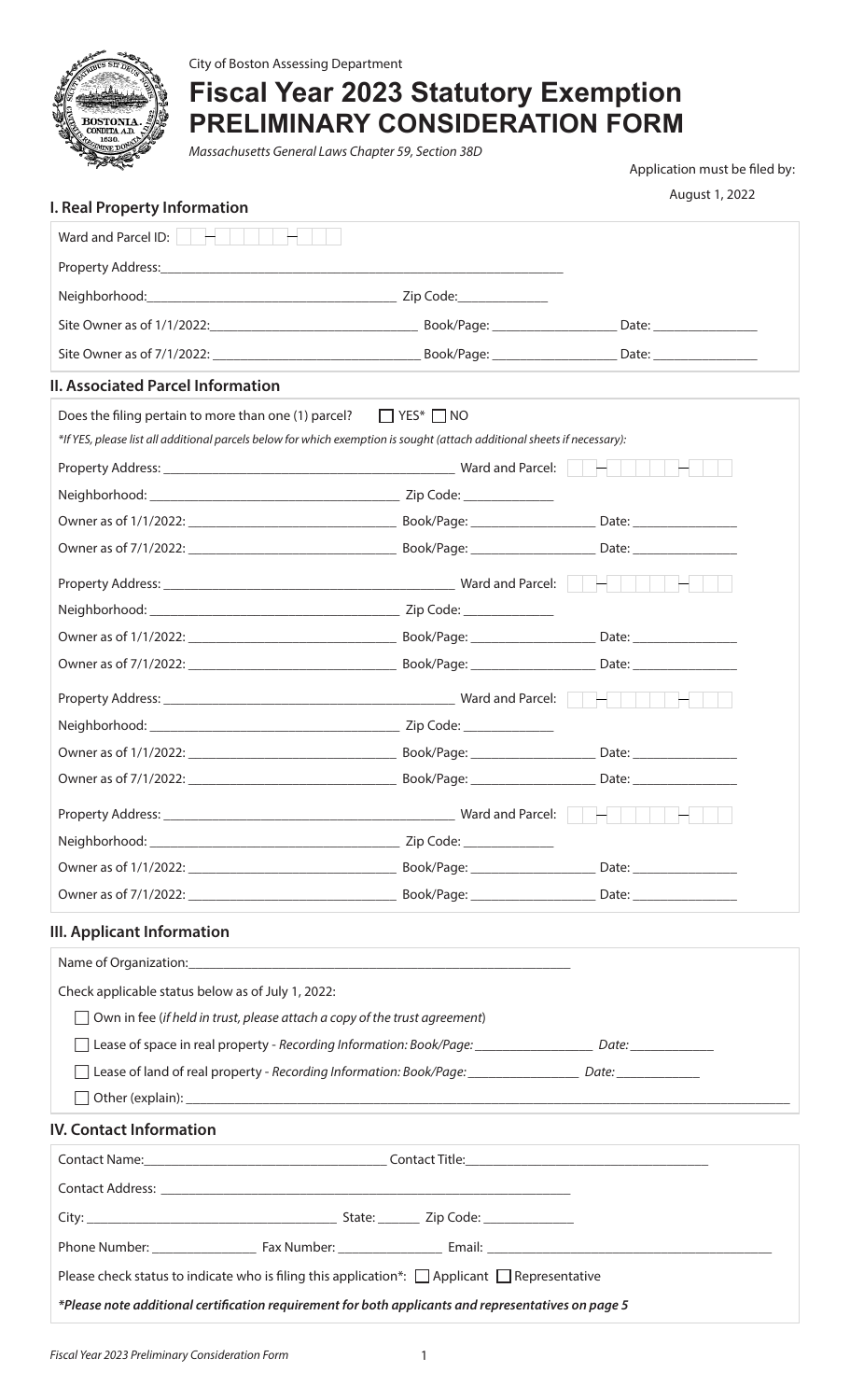| V. Provision for Exemption Filing                                                                                                                                                                                                                                                                                                                                                                                                                                                                                                                                                                 |
|---------------------------------------------------------------------------------------------------------------------------------------------------------------------------------------------------------------------------------------------------------------------------------------------------------------------------------------------------------------------------------------------------------------------------------------------------------------------------------------------------------------------------------------------------------------------------------------------------|
| Please indicate the statutory exemption the organization seeks:                                                                                                                                                                                                                                                                                                                                                                                                                                                                                                                                   |
| Chapter 59, Section 5, Clause 3 (Literary, Benevolent, Charitable, Scientific or Temperance Organization)                                                                                                                                                                                                                                                                                                                                                                                                                                                                                         |
| Chapter 59, Section 5, Clauses 10 and 11 (House of Worship or Parsonage)                                                                                                                                                                                                                                                                                                                                                                                                                                                                                                                          |
|                                                                                                                                                                                                                                                                                                                                                                                                                                                                                                                                                                                                   |
|                                                                                                                                                                                                                                                                                                                                                                                                                                                                                                                                                                                                   |
| <b>VI. Organization General Information</b>                                                                                                                                                                                                                                                                                                                                                                                                                                                                                                                                                       |
| *If NO, please submit the FY 2023 Form 3ABC, Return of Property for Charitable and Other Purposes, with this application. For a FY 2023 exemption, charitable<br>organizations and certain other nonprofits should have filed a Form 3ABC on or before March 1, 2022. Religious organizations are not required to file Form<br>3ABC. The filing of the Form 3ABC is mandatory and cannot be waived by assessors. If an organization failed to file or did not timely file their Form 3ABC then an<br>exemption may not be granted for FY 2023, and previously tax-exempt properties may be taxed. |
|                                                                                                                                                                                                                                                                                                                                                                                                                                                                                                                                                                                                   |
| C. Is the applicant organization a Government Entity or an Instrumentality of the Government? $\Box$ YES* $\Box$ NO<br>*If YES, please include a copy of the general law or special act creating or governing your organization.                                                                                                                                                                                                                                                                                                                                                                  |
| D. When was the applicant organized and under what statute?                                                                                                                                                                                                                                                                                                                                                                                                                                                                                                                                       |
| E. What is your organization's mission as stated in the organization charter documents? ____________________________                                                                                                                                                                                                                                                                                                                                                                                                                                                                              |
| F. Is any of the income or profits of the organization divided among stockholders, trustees or members? $\Box$ YES $\Box$ NO<br>G. What will happen to your organization's assets upon dissolution?<br>Submanization 2011 10:00 10:00 10:00 10:00 10:00 10:00 10:00 10:00 10:00 10:00 10:00 10:00 10:00 10:00 10:00 1                                                                                                                                                                                                                                                                             |
| H. Does your organization have federal nonprofit status? $\Box$ YES*<br>$\Box$ NO<br>*If YES, please include documentation from the IRS.<br>I. Is your organization exempt from paying state sales tax? $\Box$ YES*<br>$\Box$ NO<br>*If YES, please include documentation from the<br>Massachusetts Department of Revenue.                                                                                                                                                                                                                                                                        |
| <b>VII. Organization Property Usage</b>                                                                                                                                                                                                                                                                                                                                                                                                                                                                                                                                                           |
|                                                                                                                                                                                                                                                                                                                                                                                                                                                                                                                                                                                                   |
| B. Are you open to the public? $\Box$ YES $\Box$ NO*<br>*If NO, and if operating on a referral basis only, please denote the agency or office that issues the referrals below:                                                                                                                                                                                                                                                                                                                                                                                                                    |
| C. Is membership required for services? $\Box$ YES* $\Box$ NO                                                                                                                                                                                                                                                                                                                                                                                                                                                                                                                                     |
|                                                                                                                                                                                                                                                                                                                                                                                                                                                                                                                                                                                                   |
| E. Are fees required for the provision of service(s)? $\Box$ YES* $\Box$ NO<br>*If YES, please explain your fee structure and the services offered, attaching any documents that may supplement your explanation:                                                                                                                                                                                                                                                                                                                                                                                 |
| F. Is financial assistance available to those seeking your service(s)? $\Box$ YES* $\Box$ NO<br>*If YES, please explain what assistance is available and how aid determinations are made, attaching any documents that may<br>supplement your explanation: example and a state of the state of the state of the state of the state of the state of the state of the state of the state of the state of the state of the state of the state of the state of t                                                                                                                                      |

*\_\_\_\_\_\_\_\_\_\_\_\_\_\_\_\_\_\_\_\_\_\_\_\_\_\_\_\_\_\_\_\_\_\_\_\_\_\_\_\_\_\_\_\_\_\_\_\_\_\_\_\_\_\_\_\_\_\_\_\_\_\_\_\_\_\_\_\_\_\_\_\_\_\_\_\_\_\_\_\_\_\_\_\_\_\_\_\_\_\_\_\_\_\_\_\_\_\_\_\_*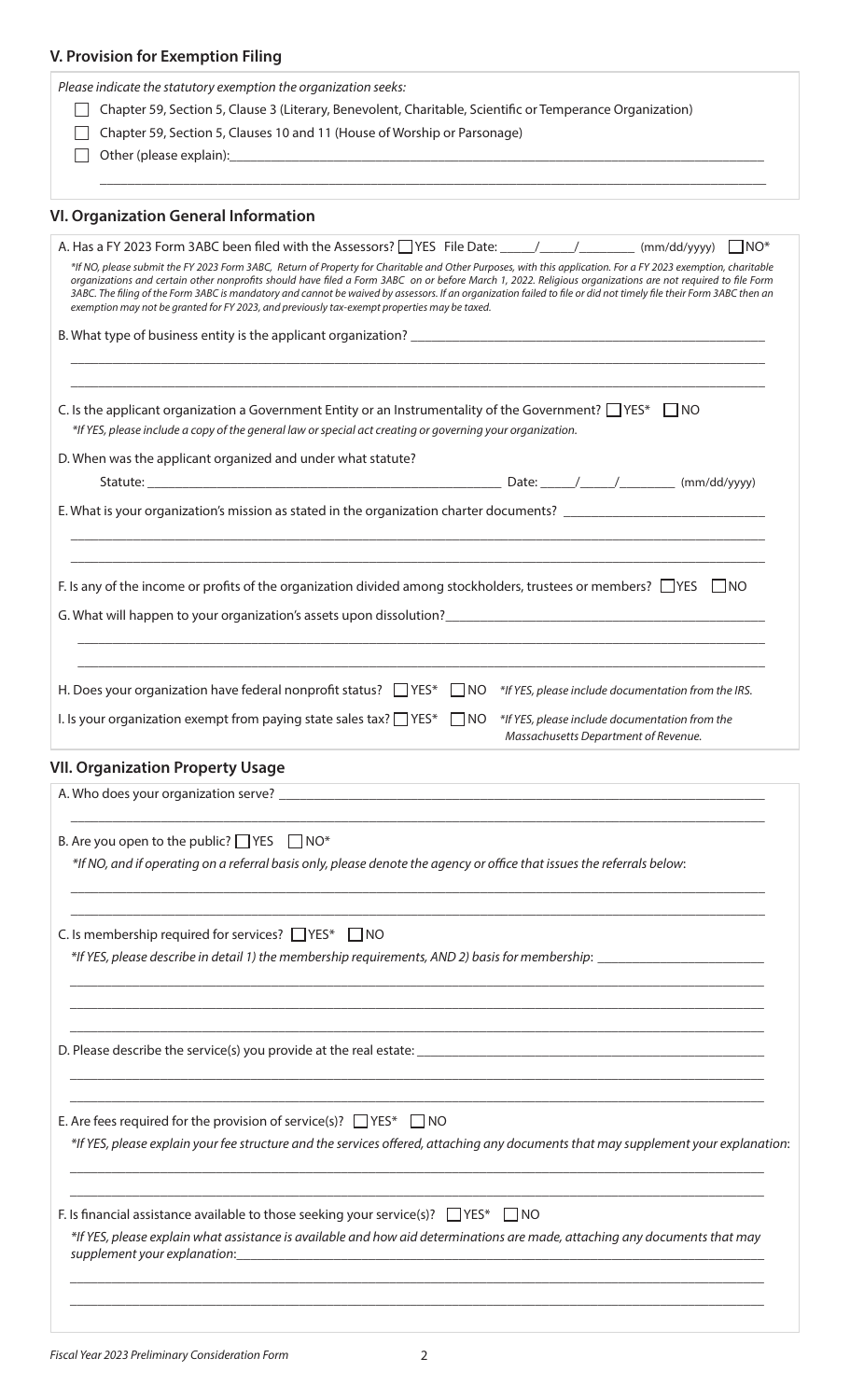## **VIII. Real Property Occupancy Information**

Please complete the relevant tables below, detailing all occupants, users, and uses of the real property as of July 1, 2022. Attach additional sheets if necessary.

| A. Commercial Component: uses may include office, academic, laboratory, retail, storage, billboard, ATM, or telecom |            |                       |                              |     |                                 |                                   |                            |                          |
|---------------------------------------------------------------------------------------------------------------------|------------|-----------------------|------------------------------|-----|---------------------------------|-----------------------------------|----------------------------|--------------------------|
|                                                                                                                     |            |                       | Is Occupant<br>a Nonprofit   |     | Occupied<br>7/1/22<br>(Yes/No)? | Complete only for<br>leased space |                            |                          |
| Occupant, Lessee, or<br><b>Owner Name</b>                                                                           | Floor<br># | Rentable<br>SF / Area | Organization<br>$(Yes*/No)?$ | Use |                                 | Annual<br>Income                  | Lease<br><b>Start Date</b> | Lease<br><b>End Date</b> |
|                                                                                                                     |            |                       |                              |     |                                 |                                   |                            |                          |
|                                                                                                                     |            |                       |                              |     |                                 |                                   |                            |                          |
|                                                                                                                     |            |                       |                              |     |                                 |                                   |                            |                          |
|                                                                                                                     |            |                       |                              |     |                                 |                                   |                            |                          |
|                                                                                                                     |            |                       |                              |     |                                 |                                   |                            |                          |

\*If YES, please note that items referred to in the "Required Review Documents" section at the back of the application must be submitted for all nonprofits that occupy the property, not just the applicant organization.

## **B. Transitional Component:** uses may include shelter, group home, dormitory, or others

|          |     |            | <b>Component Type</b>      |                         |                      |                          |                                 |
|----------|-----|------------|----------------------------|-------------------------|----------------------|--------------------------|---------------------------------|
| Occupant | Use | Floor<br># | Apt # of<br>Bed-<br>rooms* | # of<br>Single<br>Rooms | # of<br>Dorm<br>Beds | Income per<br>Month (\$) | Occupied<br>7/1/22<br>(Yes/No)? |
|          |     |            |                            |                         |                      |                          |                                 |
|          |     |            |                            |                         |                      |                          |                                 |
|          |     |            |                            |                         |                      |                          |                                 |
|          |     |            |                            |                         |                      |                          |                                 |
|          |     |            |                            |                         |                      |                          |                                 |

\*Please denote 0B for studio, 1B for one bedroom rental, 2B for two bedroom rental, etc.

| C. Vacant, Unused, or Available for Lease |                       |                                       |                                       |                    |          |  |
|-------------------------------------------|-----------------------|---------------------------------------|---------------------------------------|--------------------|----------|--|
| Floor<br>#                                | Rentable<br>SF / Area | Vacant as of<br>1/1/2022<br>(Yes/No)? | Vacant as of<br>7/1/2022<br>(Yes/No)? | Prior Use of Space | Comments |  |
|                                           |                       |                                       |                                       |                    |          |  |
|                                           |                       |                                       |                                       |                    |          |  |
|                                           |                       |                                       |                                       |                    |          |  |
|                                           |                       |                                       |                                       |                    |          |  |
|                                           |                       |                                       |                                       |                    |          |  |

#### **D. Parking Component**

- 1. Total # of Spaces: \_\_\_\_\_\_; # of indoor spaces: \_\_\_\_\_\_ # of outdoor spaces: \_\_
- 2. Income collected Calendar Year ending 12/31/2021: \$
- 3. Private employer only?  $\Box$  Yes\*  $\Box$  No \*If YES, please provide a copy of the parking policy & procedures and a sample application
- 4. Mix of public and private use?  $\Box$  Yes  $\Box$  No
- 5. Public or event usage? Ves Mo
- 6. Please provide parking detail reporting for year end 12/31/2021.
- 7. Please provide a copy of the parking agreement or lease.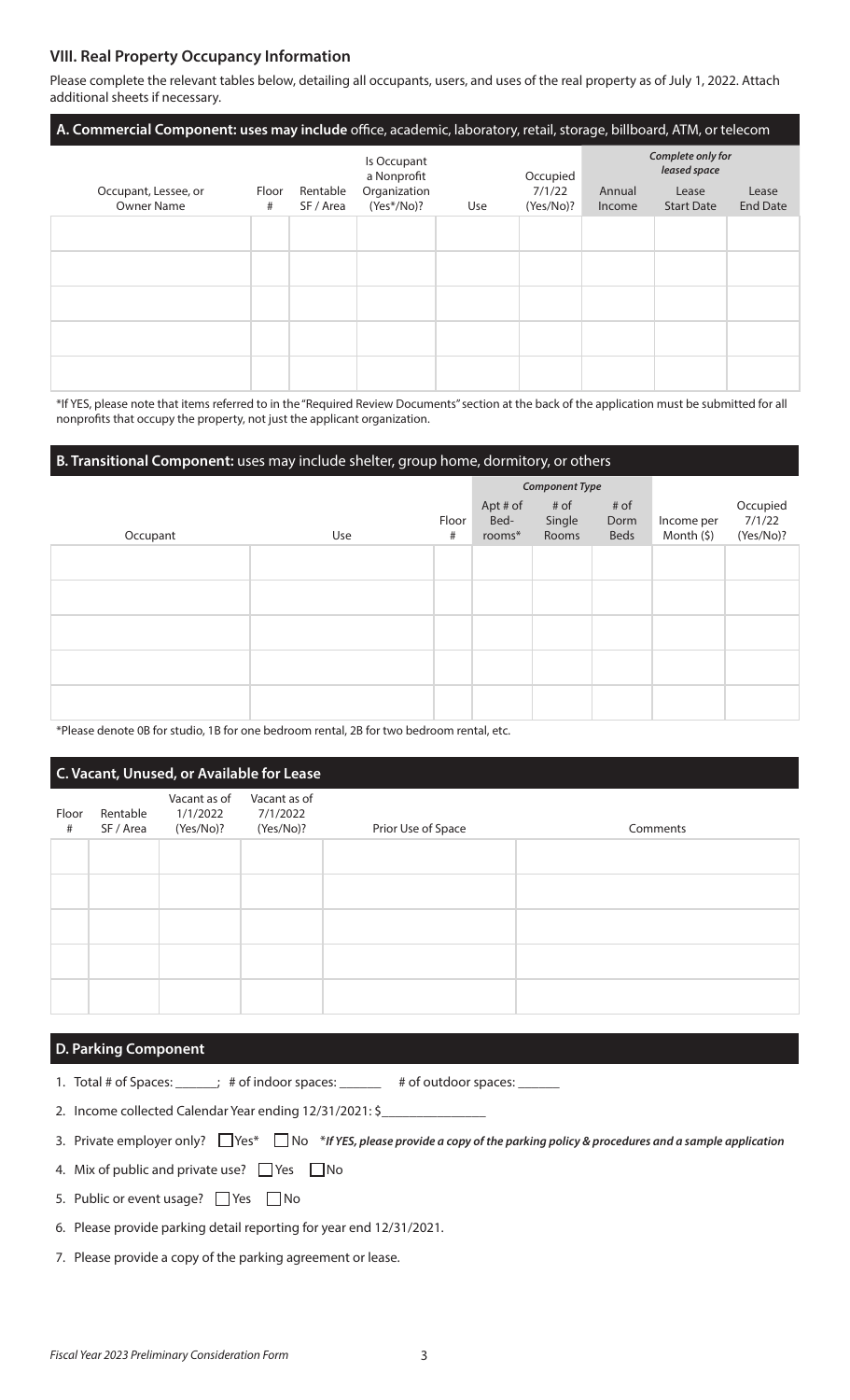# **IX. New Construction, Major Renovations, Expansion Projects**

| A. Please check the project type: $\Box$ New construction $\Box$ Major renovation<br>$\Box$ Expansion<br>B. Is the project a single or multi-building project? __________________________<br>If site contains multiple buildings, please provide relevant building name: __________________________________<br>C. Is the project underway or in the planning phase as of 7/1/2022? ________________________________<br>D. Please describe the activity ongoing as of 7/1/2022: <u>[2004]</u> [2016] [2016] [2016] [2016] [2016] [2016] [2016] [2016] [2016] [2016] [2016] [2016] [2016] [2016] [2016] [2016] [2016] [2016] [2016] [2016] [2016] [2016] [20<br>,我们也不会有什么。""我们的人,我们也不会有什么?""我们的人,我们也不会有什么?""我们的人,我们也不会有什么?""我们的人,我们也不会有什么?""我们的人<br>F. Does the project involve a joint venture? $\Box$ Yes $\Box$ No<br>If YES, please complete the table below:<br>Name of Entity<br>For Profit Organization<br>Nonprofit Organization<br>$\Box$ No<br>If YES, is there a development agreement in effect? $\Box$ Yes<br>If YES, please attached a copy of the agreement<br>G. Does the project include any ground leased areas? $\Box$ Yes $\Box$ No<br>If YES, please provide the ground lease recording information:<br>H. What is the intended primary use of the project upon completion (ex. admin office, hospital, dormitory, church, investment rental, etc.)?<br>I. Who is the intended or actual user(s) as of 7/1/2022? Please complete the table below.<br>Intended or Actual<br>Occupy whole or part of property?<br><b>User Name</b><br>J. Please list any lessees or letters of intent in place as of 7/1/2022:<br>1<br>$\overline{2}$<br>3<br>4<br>Lease or letter of intent?<br>Prospective or actual lessee?<br>Date of lease/LOI<br>Commencement date<br>Rentable square footage<br># of Transitional Apartments<br># of Transitional Single Rooms<br># of Dormitory Beds<br>Proposed/Actual<br>Annual rent - denote CY 2020, 2021, etc.<br>K. Please provide a description of the project:<br>1. # of stories: above grade _____________ below grade ___________<br>2. Project gross SF: _____________ Net rentable SF ____________ # of units/SRO/dorms/other _________<br>3. Total construction cost: \$ | Please complete this section for any of the above project types in the planning stage or ongoing as of 7/1/2022. |  |  |
|---------------------------------------------------------------------------------------------------------------------------------------------------------------------------------------------------------------------------------------------------------------------------------------------------------------------------------------------------------------------------------------------------------------------------------------------------------------------------------------------------------------------------------------------------------------------------------------------------------------------------------------------------------------------------------------------------------------------------------------------------------------------------------------------------------------------------------------------------------------------------------------------------------------------------------------------------------------------------------------------------------------------------------------------------------------------------------------------------------------------------------------------------------------------------------------------------------------------------------------------------------------------------------------------------------------------------------------------------------------------------------------------------------------------------------------------------------------------------------------------------------------------------------------------------------------------------------------------------------------------------------------------------------------------------------------------------------------------------------------------------------------------------------------------------------------------------------------------------------------------------------------------------------------------------------------------------------------------------------------------------------------------------------------------------------------------------------------------------------------------------------------------------------------------------------------------------------------------------------|------------------------------------------------------------------------------------------------------------------|--|--|
|                                                                                                                                                                                                                                                                                                                                                                                                                                                                                                                                                                                                                                                                                                                                                                                                                                                                                                                                                                                                                                                                                                                                                                                                                                                                                                                                                                                                                                                                                                                                                                                                                                                                                                                                                                                                                                                                                                                                                                                                                                                                                                                                                                                                                                 |                                                                                                                  |  |  |
|                                                                                                                                                                                                                                                                                                                                                                                                                                                                                                                                                                                                                                                                                                                                                                                                                                                                                                                                                                                                                                                                                                                                                                                                                                                                                                                                                                                                                                                                                                                                                                                                                                                                                                                                                                                                                                                                                                                                                                                                                                                                                                                                                                                                                                 |                                                                                                                  |  |  |
|                                                                                                                                                                                                                                                                                                                                                                                                                                                                                                                                                                                                                                                                                                                                                                                                                                                                                                                                                                                                                                                                                                                                                                                                                                                                                                                                                                                                                                                                                                                                                                                                                                                                                                                                                                                                                                                                                                                                                                                                                                                                                                                                                                                                                                 |                                                                                                                  |  |  |
|                                                                                                                                                                                                                                                                                                                                                                                                                                                                                                                                                                                                                                                                                                                                                                                                                                                                                                                                                                                                                                                                                                                                                                                                                                                                                                                                                                                                                                                                                                                                                                                                                                                                                                                                                                                                                                                                                                                                                                                                                                                                                                                                                                                                                                 |                                                                                                                  |  |  |
|                                                                                                                                                                                                                                                                                                                                                                                                                                                                                                                                                                                                                                                                                                                                                                                                                                                                                                                                                                                                                                                                                                                                                                                                                                                                                                                                                                                                                                                                                                                                                                                                                                                                                                                                                                                                                                                                                                                                                                                                                                                                                                                                                                                                                                 |                                                                                                                  |  |  |
|                                                                                                                                                                                                                                                                                                                                                                                                                                                                                                                                                                                                                                                                                                                                                                                                                                                                                                                                                                                                                                                                                                                                                                                                                                                                                                                                                                                                                                                                                                                                                                                                                                                                                                                                                                                                                                                                                                                                                                                                                                                                                                                                                                                                                                 |                                                                                                                  |  |  |
|                                                                                                                                                                                                                                                                                                                                                                                                                                                                                                                                                                                                                                                                                                                                                                                                                                                                                                                                                                                                                                                                                                                                                                                                                                                                                                                                                                                                                                                                                                                                                                                                                                                                                                                                                                                                                                                                                                                                                                                                                                                                                                                                                                                                                                 |                                                                                                                  |  |  |
|                                                                                                                                                                                                                                                                                                                                                                                                                                                                                                                                                                                                                                                                                                                                                                                                                                                                                                                                                                                                                                                                                                                                                                                                                                                                                                                                                                                                                                                                                                                                                                                                                                                                                                                                                                                                                                                                                                                                                                                                                                                                                                                                                                                                                                 |                                                                                                                  |  |  |
|                                                                                                                                                                                                                                                                                                                                                                                                                                                                                                                                                                                                                                                                                                                                                                                                                                                                                                                                                                                                                                                                                                                                                                                                                                                                                                                                                                                                                                                                                                                                                                                                                                                                                                                                                                                                                                                                                                                                                                                                                                                                                                                                                                                                                                 |                                                                                                                  |  |  |
|                                                                                                                                                                                                                                                                                                                                                                                                                                                                                                                                                                                                                                                                                                                                                                                                                                                                                                                                                                                                                                                                                                                                                                                                                                                                                                                                                                                                                                                                                                                                                                                                                                                                                                                                                                                                                                                                                                                                                                                                                                                                                                                                                                                                                                 |                                                                                                                  |  |  |
|                                                                                                                                                                                                                                                                                                                                                                                                                                                                                                                                                                                                                                                                                                                                                                                                                                                                                                                                                                                                                                                                                                                                                                                                                                                                                                                                                                                                                                                                                                                                                                                                                                                                                                                                                                                                                                                                                                                                                                                                                                                                                                                                                                                                                                 |                                                                                                                  |  |  |
|                                                                                                                                                                                                                                                                                                                                                                                                                                                                                                                                                                                                                                                                                                                                                                                                                                                                                                                                                                                                                                                                                                                                                                                                                                                                                                                                                                                                                                                                                                                                                                                                                                                                                                                                                                                                                                                                                                                                                                                                                                                                                                                                                                                                                                 |                                                                                                                  |  |  |
|                                                                                                                                                                                                                                                                                                                                                                                                                                                                                                                                                                                                                                                                                                                                                                                                                                                                                                                                                                                                                                                                                                                                                                                                                                                                                                                                                                                                                                                                                                                                                                                                                                                                                                                                                                                                                                                                                                                                                                                                                                                                                                                                                                                                                                 |                                                                                                                  |  |  |
|                                                                                                                                                                                                                                                                                                                                                                                                                                                                                                                                                                                                                                                                                                                                                                                                                                                                                                                                                                                                                                                                                                                                                                                                                                                                                                                                                                                                                                                                                                                                                                                                                                                                                                                                                                                                                                                                                                                                                                                                                                                                                                                                                                                                                                 |                                                                                                                  |  |  |
|                                                                                                                                                                                                                                                                                                                                                                                                                                                                                                                                                                                                                                                                                                                                                                                                                                                                                                                                                                                                                                                                                                                                                                                                                                                                                                                                                                                                                                                                                                                                                                                                                                                                                                                                                                                                                                                                                                                                                                                                                                                                                                                                                                                                                                 |                                                                                                                  |  |  |
|                                                                                                                                                                                                                                                                                                                                                                                                                                                                                                                                                                                                                                                                                                                                                                                                                                                                                                                                                                                                                                                                                                                                                                                                                                                                                                                                                                                                                                                                                                                                                                                                                                                                                                                                                                                                                                                                                                                                                                                                                                                                                                                                                                                                                                 |                                                                                                                  |  |  |
|                                                                                                                                                                                                                                                                                                                                                                                                                                                                                                                                                                                                                                                                                                                                                                                                                                                                                                                                                                                                                                                                                                                                                                                                                                                                                                                                                                                                                                                                                                                                                                                                                                                                                                                                                                                                                                                                                                                                                                                                                                                                                                                                                                                                                                 |                                                                                                                  |  |  |
|                                                                                                                                                                                                                                                                                                                                                                                                                                                                                                                                                                                                                                                                                                                                                                                                                                                                                                                                                                                                                                                                                                                                                                                                                                                                                                                                                                                                                                                                                                                                                                                                                                                                                                                                                                                                                                                                                                                                                                                                                                                                                                                                                                                                                                 |                                                                                                                  |  |  |
|                                                                                                                                                                                                                                                                                                                                                                                                                                                                                                                                                                                                                                                                                                                                                                                                                                                                                                                                                                                                                                                                                                                                                                                                                                                                                                                                                                                                                                                                                                                                                                                                                                                                                                                                                                                                                                                                                                                                                                                                                                                                                                                                                                                                                                 |                                                                                                                  |  |  |
|                                                                                                                                                                                                                                                                                                                                                                                                                                                                                                                                                                                                                                                                                                                                                                                                                                                                                                                                                                                                                                                                                                                                                                                                                                                                                                                                                                                                                                                                                                                                                                                                                                                                                                                                                                                                                                                                                                                                                                                                                                                                                                                                                                                                                                 |                                                                                                                  |  |  |
|                                                                                                                                                                                                                                                                                                                                                                                                                                                                                                                                                                                                                                                                                                                                                                                                                                                                                                                                                                                                                                                                                                                                                                                                                                                                                                                                                                                                                                                                                                                                                                                                                                                                                                                                                                                                                                                                                                                                                                                                                                                                                                                                                                                                                                 |                                                                                                                  |  |  |
|                                                                                                                                                                                                                                                                                                                                                                                                                                                                                                                                                                                                                                                                                                                                                                                                                                                                                                                                                                                                                                                                                                                                                                                                                                                                                                                                                                                                                                                                                                                                                                                                                                                                                                                                                                                                                                                                                                                                                                                                                                                                                                                                                                                                                                 |                                                                                                                  |  |  |
|                                                                                                                                                                                                                                                                                                                                                                                                                                                                                                                                                                                                                                                                                                                                                                                                                                                                                                                                                                                                                                                                                                                                                                                                                                                                                                                                                                                                                                                                                                                                                                                                                                                                                                                                                                                                                                                                                                                                                                                                                                                                                                                                                                                                                                 |                                                                                                                  |  |  |
|                                                                                                                                                                                                                                                                                                                                                                                                                                                                                                                                                                                                                                                                                                                                                                                                                                                                                                                                                                                                                                                                                                                                                                                                                                                                                                                                                                                                                                                                                                                                                                                                                                                                                                                                                                                                                                                                                                                                                                                                                                                                                                                                                                                                                                 |                                                                                                                  |  |  |
|                                                                                                                                                                                                                                                                                                                                                                                                                                                                                                                                                                                                                                                                                                                                                                                                                                                                                                                                                                                                                                                                                                                                                                                                                                                                                                                                                                                                                                                                                                                                                                                                                                                                                                                                                                                                                                                                                                                                                                                                                                                                                                                                                                                                                                 |                                                                                                                  |  |  |
|                                                                                                                                                                                                                                                                                                                                                                                                                                                                                                                                                                                                                                                                                                                                                                                                                                                                                                                                                                                                                                                                                                                                                                                                                                                                                                                                                                                                                                                                                                                                                                                                                                                                                                                                                                                                                                                                                                                                                                                                                                                                                                                                                                                                                                 |                                                                                                                  |  |  |
|                                                                                                                                                                                                                                                                                                                                                                                                                                                                                                                                                                                                                                                                                                                                                                                                                                                                                                                                                                                                                                                                                                                                                                                                                                                                                                                                                                                                                                                                                                                                                                                                                                                                                                                                                                                                                                                                                                                                                                                                                                                                                                                                                                                                                                 |                                                                                                                  |  |  |
|                                                                                                                                                                                                                                                                                                                                                                                                                                                                                                                                                                                                                                                                                                                                                                                                                                                                                                                                                                                                                                                                                                                                                                                                                                                                                                                                                                                                                                                                                                                                                                                                                                                                                                                                                                                                                                                                                                                                                                                                                                                                                                                                                                                                                                 |                                                                                                                  |  |  |
|                                                                                                                                                                                                                                                                                                                                                                                                                                                                                                                                                                                                                                                                                                                                                                                                                                                                                                                                                                                                                                                                                                                                                                                                                                                                                                                                                                                                                                                                                                                                                                                                                                                                                                                                                                                                                                                                                                                                                                                                                                                                                                                                                                                                                                 |                                                                                                                  |  |  |
|                                                                                                                                                                                                                                                                                                                                                                                                                                                                                                                                                                                                                                                                                                                                                                                                                                                                                                                                                                                                                                                                                                                                                                                                                                                                                                                                                                                                                                                                                                                                                                                                                                                                                                                                                                                                                                                                                                                                                                                                                                                                                                                                                                                                                                 |                                                                                                                  |  |  |
|                                                                                                                                                                                                                                                                                                                                                                                                                                                                                                                                                                                                                                                                                                                                                                                                                                                                                                                                                                                                                                                                                                                                                                                                                                                                                                                                                                                                                                                                                                                                                                                                                                                                                                                                                                                                                                                                                                                                                                                                                                                                                                                                                                                                                                 |                                                                                                                  |  |  |
|                                                                                                                                                                                                                                                                                                                                                                                                                                                                                                                                                                                                                                                                                                                                                                                                                                                                                                                                                                                                                                                                                                                                                                                                                                                                                                                                                                                                                                                                                                                                                                                                                                                                                                                                                                                                                                                                                                                                                                                                                                                                                                                                                                                                                                 |                                                                                                                  |  |  |
|                                                                                                                                                                                                                                                                                                                                                                                                                                                                                                                                                                                                                                                                                                                                                                                                                                                                                                                                                                                                                                                                                                                                                                                                                                                                                                                                                                                                                                                                                                                                                                                                                                                                                                                                                                                                                                                                                                                                                                                                                                                                                                                                                                                                                                 |                                                                                                                  |  |  |
|                                                                                                                                                                                                                                                                                                                                                                                                                                                                                                                                                                                                                                                                                                                                                                                                                                                                                                                                                                                                                                                                                                                                                                                                                                                                                                                                                                                                                                                                                                                                                                                                                                                                                                                                                                                                                                                                                                                                                                                                                                                                                                                                                                                                                                 |                                                                                                                  |  |  |
|                                                                                                                                                                                                                                                                                                                                                                                                                                                                                                                                                                                                                                                                                                                                                                                                                                                                                                                                                                                                                                                                                                                                                                                                                                                                                                                                                                                                                                                                                                                                                                                                                                                                                                                                                                                                                                                                                                                                                                                                                                                                                                                                                                                                                                 |                                                                                                                  |  |  |
|                                                                                                                                                                                                                                                                                                                                                                                                                                                                                                                                                                                                                                                                                                                                                                                                                                                                                                                                                                                                                                                                                                                                                                                                                                                                                                                                                                                                                                                                                                                                                                                                                                                                                                                                                                                                                                                                                                                                                                                                                                                                                                                                                                                                                                 |                                                                                                                  |  |  |
|                                                                                                                                                                                                                                                                                                                                                                                                                                                                                                                                                                                                                                                                                                                                                                                                                                                                                                                                                                                                                                                                                                                                                                                                                                                                                                                                                                                                                                                                                                                                                                                                                                                                                                                                                                                                                                                                                                                                                                                                                                                                                                                                                                                                                                 |                                                                                                                  |  |  |
|                                                                                                                                                                                                                                                                                                                                                                                                                                                                                                                                                                                                                                                                                                                                                                                                                                                                                                                                                                                                                                                                                                                                                                                                                                                                                                                                                                                                                                                                                                                                                                                                                                                                                                                                                                                                                                                                                                                                                                                                                                                                                                                                                                                                                                 |                                                                                                                  |  |  |
|                                                                                                                                                                                                                                                                                                                                                                                                                                                                                                                                                                                                                                                                                                                                                                                                                                                                                                                                                                                                                                                                                                                                                                                                                                                                                                                                                                                                                                                                                                                                                                                                                                                                                                                                                                                                                                                                                                                                                                                                                                                                                                                                                                                                                                 |                                                                                                                  |  |  |
|                                                                                                                                                                                                                                                                                                                                                                                                                                                                                                                                                                                                                                                                                                                                                                                                                                                                                                                                                                                                                                                                                                                                                                                                                                                                                                                                                                                                                                                                                                                                                                                                                                                                                                                                                                                                                                                                                                                                                                                                                                                                                                                                                                                                                                 |                                                                                                                  |  |  |
| 6. Attach any proforma projections for the property in place as of 7/1/2022                                                                                                                                                                                                                                                                                                                                                                                                                                                                                                                                                                                                                                                                                                                                                                                                                                                                                                                                                                                                                                                                                                                                                                                                                                                                                                                                                                                                                                                                                                                                                                                                                                                                                                                                                                                                                                                                                                                                                                                                                                                                                                                                                     |                                                                                                                  |  |  |